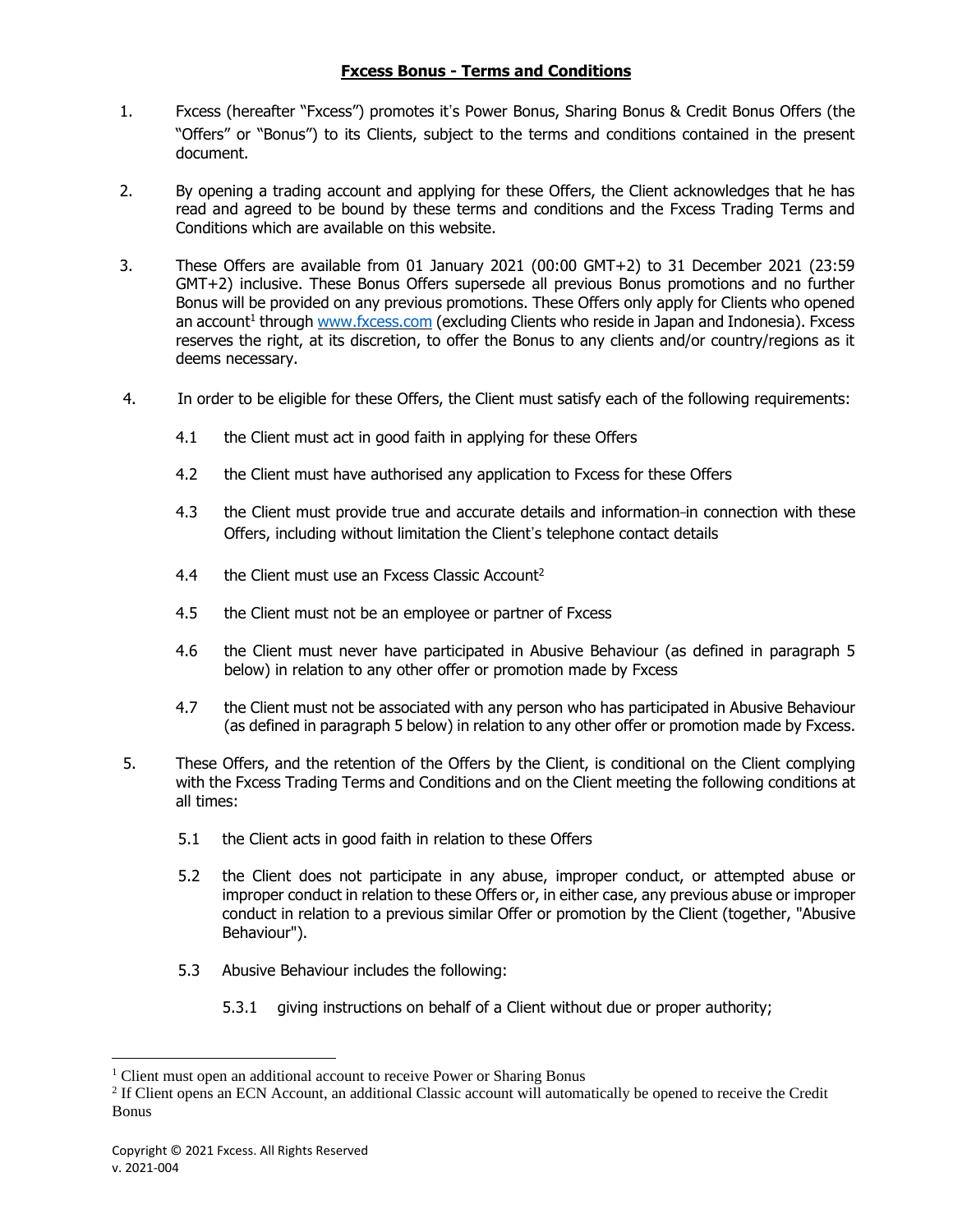- 5.3.2 repeatedly failing to respond to an email for a period of 15 days or more;
- 5.3.3 the Client, by himself or acting with others (including an Introducing Broker), constructing a trading position or positions which have the purpose or effect of extracting the credit provided, and/or the profits generated by the Bonus, without exposure to economic risk, including without limitation loss of the Bonus or the Client's capital (or the capital of others);
- 5.3.4 the Client, by himself or acting with others, having an account or accounts where the accumulated Bonus or bonuses from other offers or promotions in the account is greater than the amount which could have been accumulated if the Client and such others had complied with the terms and conditions of these Offers and such other offers or promotions based on the specific offer(s) or promotion(s) in which the Client has participated or is participating;
- 5.3.5 the Client hedging his positions including, without limitation, by holding open position(s) on the opposite of a trade, including, by way of illustration only, through use of a single or correlated currencies, at given periods, internally (using other trading accounts held with Fxcess) or externally (using other trading accounts held with other brokers);
- 6. No trading account of a Client will be credited with the Bonus if that account is already subject to another promotion. If the Client's trading account is already subject to another promotion, the Client may open a separate account for the purpose of receiving the Bonus. The Client acknowledges that in the case of an internal transfer<sup>3</sup> from an account already subject to another promotion (excluding the case mentioned in paragraph 9) any Bonus or Additional Bonus already granted to this existing account will be automatically subtracted and removed in order for the Client to be eligible to receive the Bonus into his new account.
- 7. Clients that have their accounts funded through their Introducing Brokers are not eligible to receive the Bonus. In addition, Introducer Brokers will not be eligible to receive commissions for trading on Bonus funds.
- 8. Once all of the requirements set out in these terms and conditions have been met, the Bonus will be credited into an eligible Client's account, as a notional sum. The Bonus will not be recorded or construed as a liability of Fxcess towards the Client and may be unilaterally, retroactively and unconditionally withheld, subtracted, cancelled or removed from a Client's accounts, at any time and at the sole discretion of Fxcess in accordance with the terms set out in paragraph 15 below.
- 9. The Bonus may also be removed in full by Fxcess following a Client's withdrawal request or request to transfer funds between accounts at Fxcess (whenever that request is made) and immediately prior to the fulfilment (if fulfilment is possible) of the request. In addition, and if requested by the Client during trading, the remaining Bonus may only be removed provided that all of the Client's positions are closed.
- 10. Following receipt of the Bonus, if the Client requests a withdrawal of funds from his account or requests a transfer of funds from one Fxcess account to another Fxcess account, may:-

10.1. (where the Client has not received the Additional Bonus) prior to the fulfilment of such request, at its sole discretion, to remove from the Client's account a sum which equals the Bonus previously granted. If there are insufficient funds in the Client's account to enable the removal of a sum equaling the Bonus, Fxcess shall be entitled to remove all sums in the account; or

<sup>&</sup>lt;sup>3</sup> The Credit Bonus is not eligible for internal and third party transfers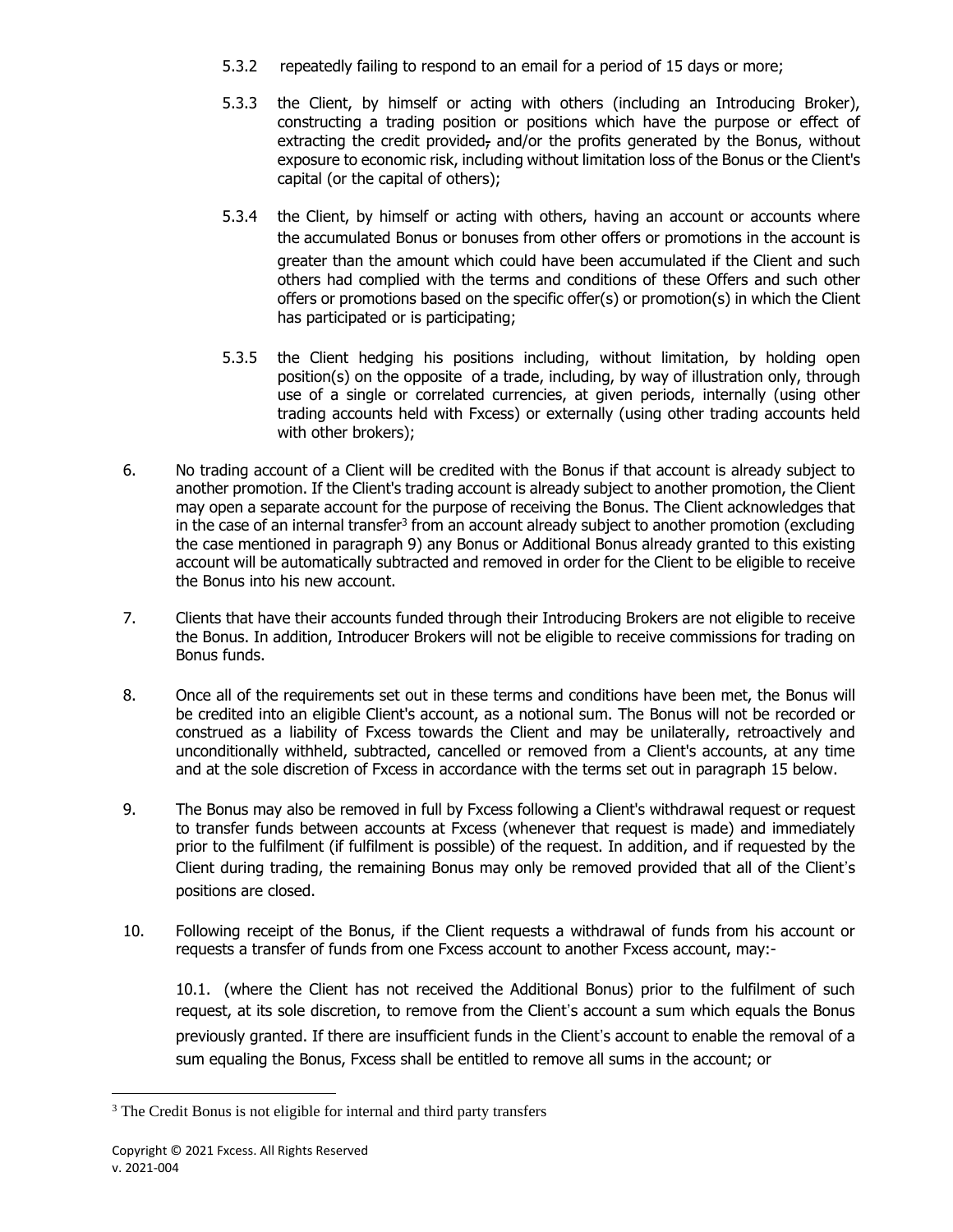10.2. (where the Client has received the Additional Bonus) prior to the fulfilment of such request, at its complete sole discretion, to remove from the Client's account a sum which equals the Additional Bonus. If there are insufficient funds in the Client's account to enable the removal of a sum equaling the Additional Bonus, Fxcess shall be entitled to remove all sums in the account.

- 11. If Fxcess proceeds with the withdrawal of the Bonus or Additional Bonus from the Clients' account(s) in accordance with paragraph 10 above, such action shall not give rise to any cause of action, liability or remedy against Fxcess.
- 12. The Client acknowledges that Forex and CFDs are leveraged products which involve a high level of risk. When trading in such products, the Client understands that it is possible to lose all of his capital. These products may not be suitable for everyone and the Client should ensure that he understands the risks involved. The Client should seek independent advice if necessary.
- 13. Participating in these Offers will not entitle the Client to participate in any other promotion or programme offered by Fxcess. The Client is only entitled to receive the Bonus once per trading account.
- 14. These Offers are independent and, save as set out in paragraph 4 above, do not affect any promotions previously offered by Fxcess. Clients should contact their account managers if they have any questions (or wish to make requests) in relation to these Offers or previous promotions.
- 15. If Fxcess in good faith has reason to believe that a Client (whether individually or as part of a group) has failed to comply with the conditions set out in paragraph 5 above, Fxcess is entitled at its sole discretion, to: (i) deny, withhold or withdraw from that Client the Bonus (and the Additional Bonus if applicable) (ii) to withhold, cancel and subtract, from that Client's account(s) and/or from any other account(s) related to such Client account(s) the Bonus, (iii) to offset any resulting losses against related/hedged winning accounts, (iv) to terminate that Client's access to services provided by Fxcess and/or terminate the contract between Fxcess and the Client for the provision of services, (v) to block that Client's Account(s) (save where required otherwise by a relevant authority) and to arrange for the transfer of any unused balance (less the Bonus and any Additional Bonus if applicable) to the Client and (vi) to cancel any profits, as well as any Introducing Broker's fees, generated from Abusive Behaviour.
- 16. Fxcess has the right to levy an administration charge on the Client up to the value of the Bonus to cover any costs incurred by Fxcess in respect of validating or investigating information provided by the Client to Fxcess or contacting the Client.
- 17. Fxcess may ask the Client to provide sufficient documentation as the Company thinks fit and necessary in order be satisfied as to the Client's identity before granting any bonus.

Below, please see the specific terms applicable to each Bonus type: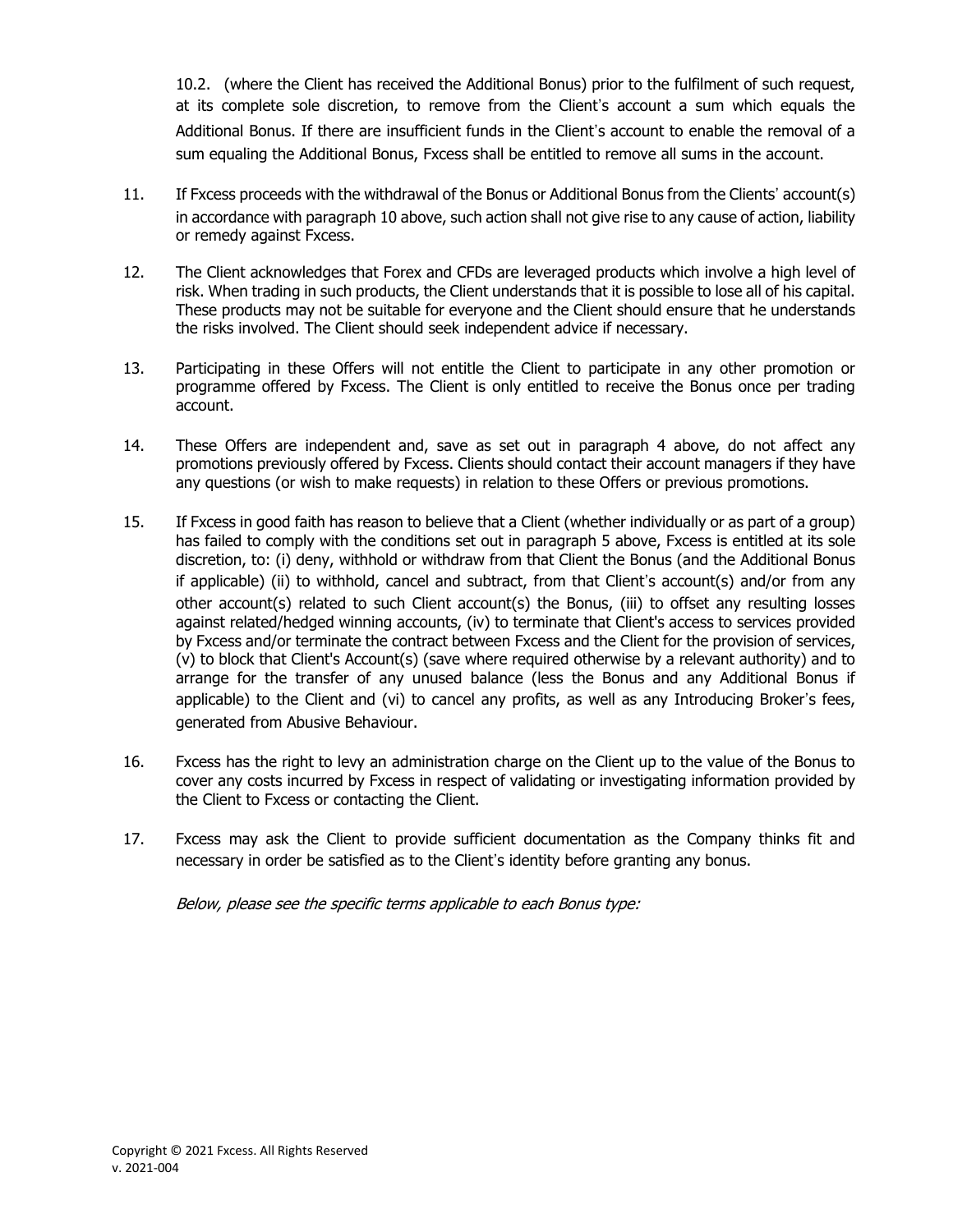#### **Power Bonus**

- 18. Subject to Fxcess' Terms of Business and the present Bonus Terms and Conditions (each Client other than a Client excluded in accordance with paragraph 3 above or who does not satisfy the conditions in paragraph 5 above) (an "eligible client") will be entitled to receive a 40% bonus (the "Power Bonus") on any deposits up to a maximum of US\$4,000 (or the equivalent amount in other currencies) **per trading account**. THE POWER BONUS CANNOT BE CASHED IN and Clients will not be allowed to withdraw from their account(s) the Power Bonus (see paragraph 10 for further details).
- 19. The Power Bonus is not available during initial registration and only applies to any additional eligible accounts opened.
- 20. The Power Bonus applies only to deposits made by Clients during the period set out in paragraph 3 above and is automatically credited to the Client's eligible account. The Power Bonus is only available to Clients who deposit US\$400 (or the equivalent amount in other currencies) or more into their trading accounts.
- 21. Please see below examples of how withdrawal requests will be processed:

### **Example A**

Initial Deposit: US\$ 10,000 Bonus: (Initial Deposit  $*$  40%) with maximum limit at US\$ 4,000 (US\$ 10,000  $*$  40%) = US\$ 4,000 Starting Equity = (Deposit + Bonus) =  $(US$ 10,000 + US$ 4,000) = US$ 14,000$ Profits = US\$ 6,000 Balance = US\$ 20,000 Eligible withdrawal amount: (Balance – Bonus) =  $US$ 20,000 - US$ 4,000 = US$ 16,000$ 

# **Example B**

Initial Deposit: US\$ 10,000 Bonus: (Initial Deposit  $*$  40%) with maximum limit at US\$ 4,000 (US\$ 10,000  $*$  40%) = US\$ 4,000 Starting Equity = (Deposit + Bonus) =  $(US$ 10,000 + US$ 4,000) = US$ 14,000$ Profits = US\$ -7,000 Balance = US\$ 7,000 Eligible withdrawal amount:  $\frac{(Deposit * Balance)}{2(1000)} = \frac{(10000 * 7000)}{44000} = US$5,000$ **Staring Equity** 14000

## **Sharing Bonus**

- 22. Subject to Fxcess' Terms of Business and the present Bonus Terms and Conditions (each Client other than a Client excluded in accordance with paragraph 3 above or who does not satisfy the conditions in paragraph 5 above) (an "eligible client") will be entitled to receive a 100% bonus (the "Sharing Bonus") on any deposits. The Client will be entitled to an additional 100% bonus (the "Additional Bonus") on any of his next deposits. THE SHARING BONUS CANNOT BE CASHED IN and Clients will not be allowed to withdraw from their account(s) the Sharing Bonus (see paragraph 10 for further details).
- 23. The Sharing Bonus is not available during initial registration and only applies to any additional eligible accounts opened.
- 24. The Sharing Bonus applies only to deposits made by Clients during the period set out in paragraph 3 above, and is automatically credited to the Client's eligible account. The Sharing Bonus is only available to Clients who deposit US\$200 (or the equivalent amount in other currencies) or more into their trading accounts.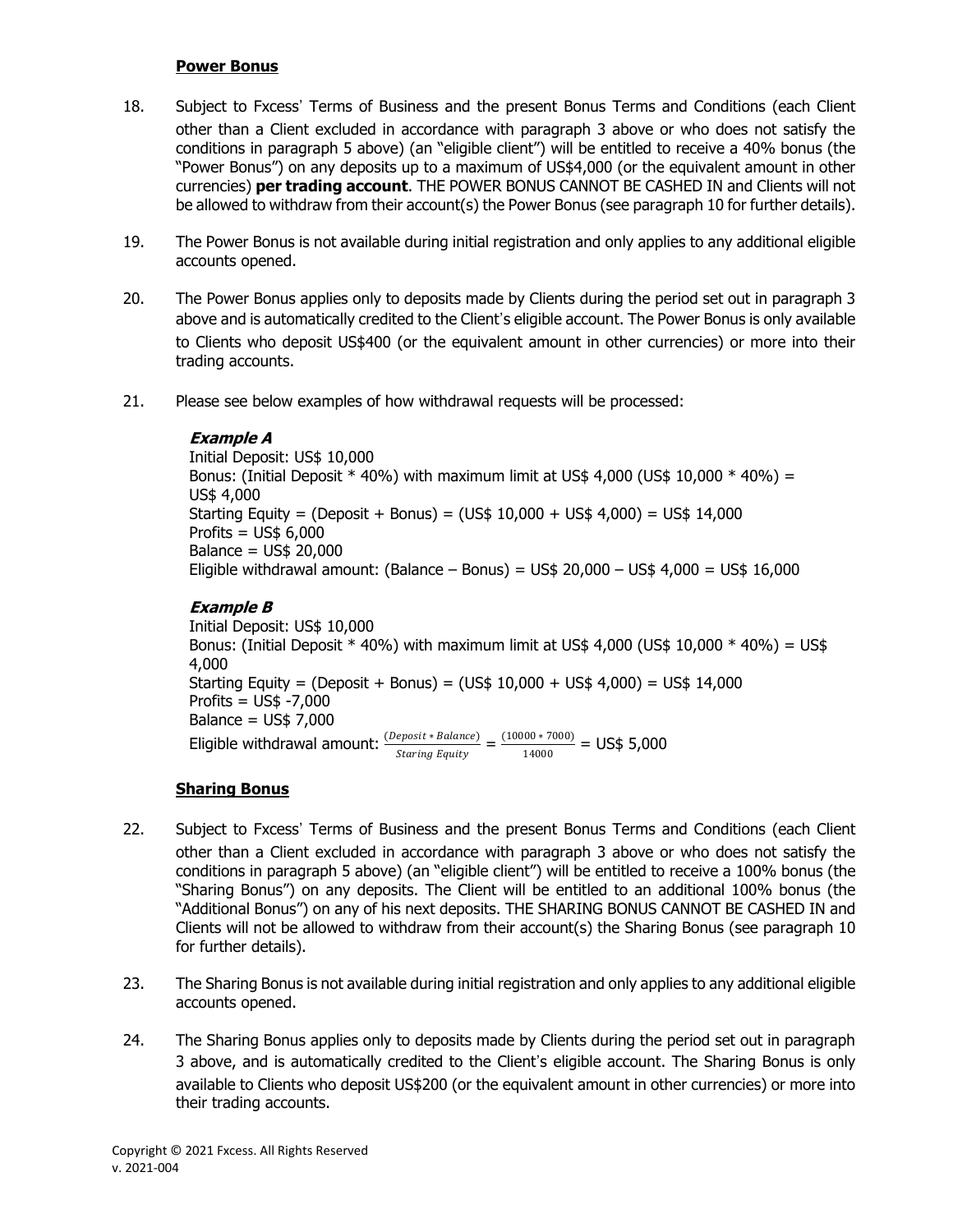25. Please see below examples of how withdrawal requests will be processed:

## **Example A**

Initial Deposit: US\$10,000 Bonus: (Initial Deposit \* Bonus) = (US\$10,000 \* 100%) = \$10,000 Starting Equity: US\$20,000 Profit: US\$10,000 Balance (after trading): US\$30,000 (Profit + Starting Equity) Eligible Withdrawal Amount: Balance/ $2 = 30,000/2 = 15,000$ 

## **Example B**

Initial Deposit: US\$10,000 Bonus: (Initial Deposit  $*$  Bonus) = (US\$10,000  $*$  100%) = \$10,000 Starting Equity: US\$20,000 Loss: US\$10,000 Balance (after trading): US\$10,000 (Starting Equity - Loss) Eligible Withdrawal Amount: Balance/ $2 = 10,000/2 = 5,000$ 

### **Example C**

Initial Deposit: US\$10,000 Bonus: (Initial Deposit \* Bonus) = (US\$10,000 \* 100%) = \$10,000 Starting Equity: US\$20,000 Profit: US\$40,000 Balance (after trading): US\$60,000 (Profit + Starting Equity) Eligible Withdrawal Amount: Balance/ $2 = 60,000/2 = 30,000$ 

### **Credit Bonus**

- 26. Subject to Fxcess' Terms of Business and the present Bonus Terms and Conditions each Client (other than a Client excluded in accordance with paragraph 3 above or who does not satisfy the conditions in paragraph 5 above) (an "eligible client") will be entitled to receive a 60% bonus on the initial US\$1,000 deposit and a further 40% bonus (the "Credit Bonus") on any further deposits up to a total maximum of US\$5,000 (or the equivalent amount in other currencies) **per trading account**. It is further noted that when the margin level of the account reaches the stop-out level the Credit Bonus will be fully reset affecting the rest of the positions ie.to reach stop out. The Client will be entitled to an additional bonus (the "Additional Bonus") of up to US\$5,000 (or the equivalent amount in other currencies) based on his profitability. Clients who have received the maximum limitation of bonus and have realized profits, would not be eligible to additional bonus on that account. THE CREDIT BONUS CANNOT BE CASHED IN and Clients will not be allowed to withdraw from their account(s) the Credit Bonus (see paragraph 10 for further details).
- 27. The Credit Bonus applies only to deposits made by Clients during the period set out in paragraph 3 above and is credited to the Client's eligible account.
- 28. Please see below examples of how withdrawal requests will be processed:

### **Example A**

Initial Deposit: US\$ 25,000 Bonus: (Initial Deposit \* 40%) with maximum limit at US\$ 5,000 (25,000\*40%) = US\$ 5,000 Starting Equity = (Deposit + Bonus) = (US\$ 25,000 + US\$ 5,000) = US\$ 30,000  $Profit / Loss = US$ 8.000$ Equity =  $US$38,000$ Eligible withdrawal amount: (Equity – Bonus) =  $US$38,000$  –US\$ 5,000 = US\$ 33,000 **Client will not be eligible to receive the bonus again.**